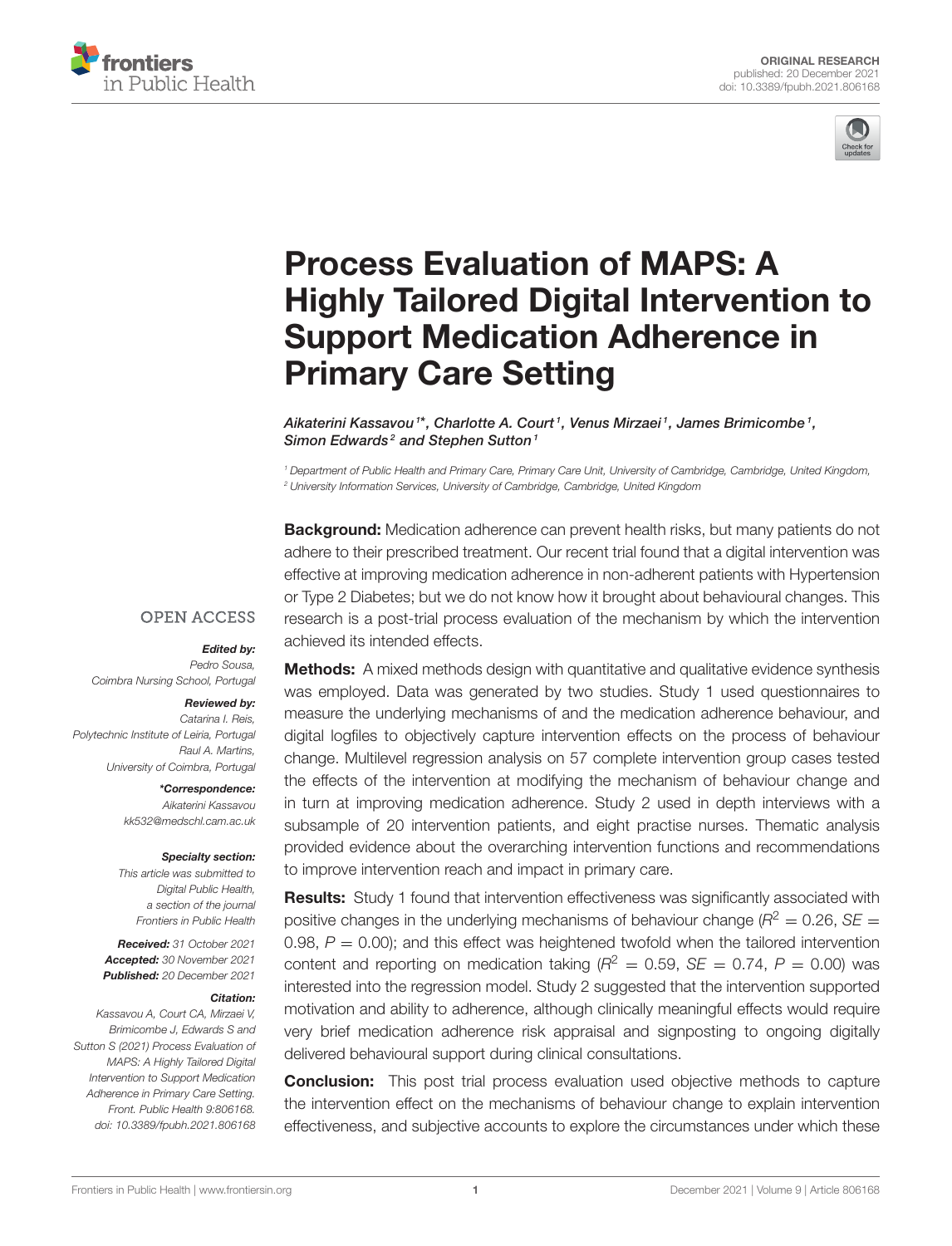effects were achieved. The results of this process evaluation will inform a large scale randomised controlled trial in primary care.

Keywords: medication adherence, process evaluation, behaviour change, Hypertension, Type 2 Diabetes

### INTRODUCTION

Medication adherence can prevent morbidity and mortality associated with Hypertension and Type 2 Diabetes [\(1,](#page-9-0) [2\)](#page-9-1). However, many patients do not adhere to their prescribed treatment [\(3\)](#page-9-2), contributing to increased cost for the National Health Service [\(4\)](#page-9-3). Currently there are no effective ways to improve adherence [\(5\)](#page-9-4) and the UK Department of Health recommends that cost-effective and innovative interventions should be developed and evaluated.

We have therefore developed a highly tailored and interactive behavioural intervention, the Medication Adherence for Patients Support (MAPS) to support treatment adherence in primary care. To develop the intervention, we have reviewed theory, evidence, and obtained insights from Patients and Public Involvement and Engagement [\(6](#page-9-5)[–9\)](#page-9-6).

The MAPS intervention aims to support medication adherence by modifying the theoretical determinants that underpin behaviour change; that is, the non-intentional and intentional non-adherence, the health outcome expectations, the medication adherence self-efficacy and the social norms. One way to effectively modify the underlying mechanisms of behaviour change is to provide highly tailored advice to the individual and further support reports on behavioural performance [\(8\)](#page-9-7). The intervention utilised behaviour change techniques [\(10\)](#page-9-8) and strategies [\(8\)](#page-9-7) aiming at modifying each or combination of the theoretical determinants and thus to bring about change in medication adherence behaviour [\(6\)](#page-9-5).

The MAPS intervention was evaluated at a pragmatic randomised controlled trial with 135 non-adherent patients with Hypertension or Type 2 Diabetes recruited from eight primary care practises in the UK; and it was found to be effective at improving medication adherence and reducing blood pressure and glucose levels [\(11\)](#page-9-9). However, we do not know how the intervention brought about changes on medication adherence behaviour [\(12,](#page-9-10) [13\)](#page-9-11).

Disentangling the effective and replicable intervention processes that bring about improvements in medication adherence could inform effective and scalable medication adherence programmes in primary care. Though, to date our knowledge about the ways by which medication adherence is improved is based on self-reports, which makes the identification of effective and replicable interventions challenging.

This research is a post-trial process evaluation of the MAPS intervention which utilised the technology to collect objective evidence to inform knowledge about the ways by which the intervention achieved its indented effects. It has also obtained subjective accounts to explore the implementation conditions that enabled intervention reach and impact in primary care setting. The ultimate aim of this research was to inform evidence for effective and replicable medication adherence interventions real-world practise [\(13\)](#page-9-11).

### MATERIALS AND METHODS

### Description of the MAPS Intervention

The Medication Adherence for Patients Support (MAPS) is a highly tailored and interactive behaviour change intervention: the content of the intervention was tailored to each patient's values of intentional non-adherence, non-intentional nonadherence, health outcome expectations, medication adherence self-efficacy and social norms. The content, intensity and schedule of the intervention messages was pre-specified based on theory, qualitative and quantitative evidence, consultations, and Involvement and Engagement of the Public [\(6\)](#page-9-5). The digital mode to facilitate the behaviour change intervention was interactive voice and text messaging. The duration of the intervention was three months.

The intervention included three broader categories of messages: (1) advice messages tailored to the theoretical determinants of medication adherence, (2) reminder messages about the prescribed regimen, and (3) query messages that included behaviour change strategies to prompt active engagement with the tailored intervention content by asking patients to report whether or not they have taken their medications as prescribed (for example of messages, see **[Supplementary Table 1](#page-8-0)**). Participants had the option to reply to these queries in real time during the pre-scheduled automated phone calls, or at any time using the inbound function of the interactive voice response or the text messaging service.

The schedule (i.e., sequence of messages) and intensity (i.e., target of one or more theoretical determinants) of the intervention was pre-specified as following: during the first week, each patient was asked to complete questions about the determinants of medication adherence behaviour and was sent highly tailored feedback aiming to address these behavioural determinants. During the first month, the intervention included more reminder messages, which were gradually reduced during the second month and were stopped during the third month of the intervention. Advice messages followed a reverse delivery sequence: they were introduced during the first month and gradually replaced the reminder messages during the second and the third intervention month.

We adopted a flexible approach to intervention delivery: the number of the reminder messages and the timing of all messages were pre-selected by participants, and participants could change these options during the 3-month intervention i.e., they had the option to request less or more messages, or to stop receiving messages.

**Abbreviations:** MAPS, Medication Adherence for Patients Support; MARS, Medication Adherence Report Scale.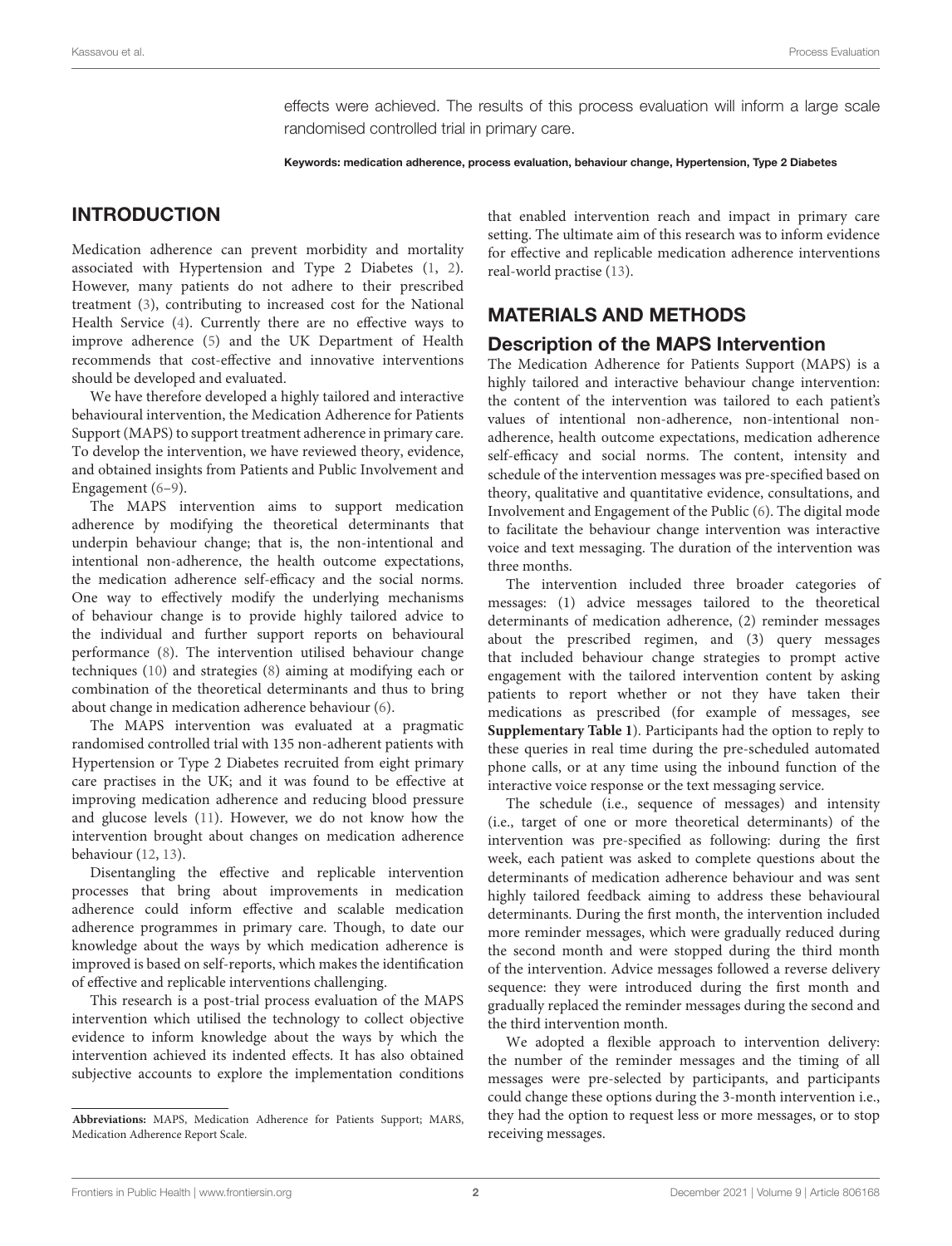### Recruitment and Setting

The trial was implemented in eight primary care practises in the UK. Recruited primary care practises were located at different areas of deprivation, with the majority of them in deprived or highly deprived areas, ensuring that the trial reached patients from a wide range of deprivation areas. Practise nurses who advised patients about medication adherence, blood pressure checks or other similar consultations, were invited and participated in the trial.

Patients were eligible to participate if they met all four inclusion criteria: (1) were above 18 years old, (2) had a diagnosis of either Hypertension or Type 2 Diabetes mellitus, or both health conditions; (3) had been prescribed at least one antihypertensive medication or glucose lowering medication; and (4) had either poorly controlled blood pressure or glucose levels as logged in their medical records, or had gaps in collecting repeat prescriptions during the six months before study invitation. Patients were excluded if they were taking part in another medication adherence intervention or had a health condition that could impair their participation.

Eligible patients were identified from the practise database by a practise manager and confirmed for eligibility by a practise GP. Patients were then approached opportunistically by practise nurses during usual care consultations or proactively by sending text message or postal invitations. Patients were prompted to contact their practise nurse or the research team, to book their baseline consultation. During baseline consultation patients provided written informed consent and completed baseline data measurements. All methods and procedures have been approved and were carried out in accordance with the guidelines and regulations of the Ethics Committee of East of England, Essex Research Ethics Committee (REC Reference number 17/EE/0203) and Health Research Authority.

At completion of baseline measurements, patients were randomised to either the digital intervention as an adjunct to usual care or to usual care only. The random sequence was generated by a centralised web-based service and was stratified by two important confounders: medication adherence intention as measured by the Medication Adherence Report Scale [\(14\)](#page-9-12) and burden of pills. MARS threshold of 24 was selected to indicate low (below 24) or high (above or equal to 24) intention to adherence. Burden of pills ratio of 10:6 (10 tablets: six different health conditions) was selected to indicate low (below 10:6) or high (above or equal to 10:6) burden of pills; and ratio was based on our pilot studies [\(6\)](#page-9-5). The data to calculate the burden of pills was extracted by objective records of patient most recent repeat prescription recorded in practise databases. More information about the trial design and implementation procedures is provided elsewhere [\(11\)](#page-9-9).

### Process Evaluation

A mixed methodology was employed in line with recommendations for the process evaluation of randomised controlled trials [\(12,](#page-9-10) [13\)](#page-9-11). In line with this, we synthesised data generated by two supplementary studies: Study 1 was a quantitative evaluation of the mechanisms of behaviour change and therefore of intervention effectiveness; and Study 2 was a qualitative evaluation of the circumstances under which these mechanisms brought about medication adherence in non-adherent patients with Hypertension or Type 2 Diabetes in primary care.

We collected data, using questionnaires, digital log files and in-depth interviews, to triangulate data synthesis and generate findings.

The population for this process evaluation was (1) the intervention group patients only, selected due to the data utilised for the process evaluation i.e., digital log files to objectively capture intervention effects, and (2) both intervention group patients and health care facilitators (i.e., practise nurse), given the importance of this evidence to inform future medication adherence programs in primary care.

Specifically, the process evaluation aimed to respond to the following research questions:

- a) Was intervention effectiveness associated with improvements in the theoretical determinants that underpin behaviour change i.e., intentional and non-intentional non-adherence, medication adherence self-efficacy, health outcome expectations and social norms?
- b) Did tailoring and reports on behaviour moderated the effects of the theoretical underpinnings at improving medication adherence?
- c) What were the overarching intervention functions that supported intervention effectiveness?
- d) What were the conditions under which the intervention achieved reach and impact of non-adherent patients in primary care setting?

Study 1 provided evidence to respond to research question a and b; and study 2 provided evidence to respond to research questions c and d.

### Data Collection and Coding Study 1. Quantitative Evaluation

To evaluate the underlying mechanisms of behaviour change we collected data using a baseline and 3-month follow up questionnaire measuring non-intentional non-adherence, intentional non-adherence, health outcome expectancies, medication adherence self-efficacy, social norms and medication adherence behaviour.

Non-intentional non-adherence refers to patients' nonconscious consideration of performing a behaviour; such as forgetting or misunderstanding the prescribed treatment. Intentional non-adherence refers to patients' conscious consideration of performing a behaviour; such as not taking their medications as prescribed because they decide not to take a dose or stop taking their medications [\(15,](#page-9-13) [16\)](#page-9-14). Non-intentional non-adherence and intentional non-adherence were measured using the MARS [\(14\)](#page-9-12): one item measured non-intentional non-adherence ('I forget to take my tablets'), and four items measured intentional non-adherence (4-items, Cronbach's α  $= 0.924$  e.g., "I alter the dose of my tablets," "I stop taking my medications for a while").

Health outcome expectations refers to patients' outcome expectations, such as the perceived reduction in risks of developing health complications that follows medication adherence [\(17\)](#page-9-15). Health outcome expectations was measured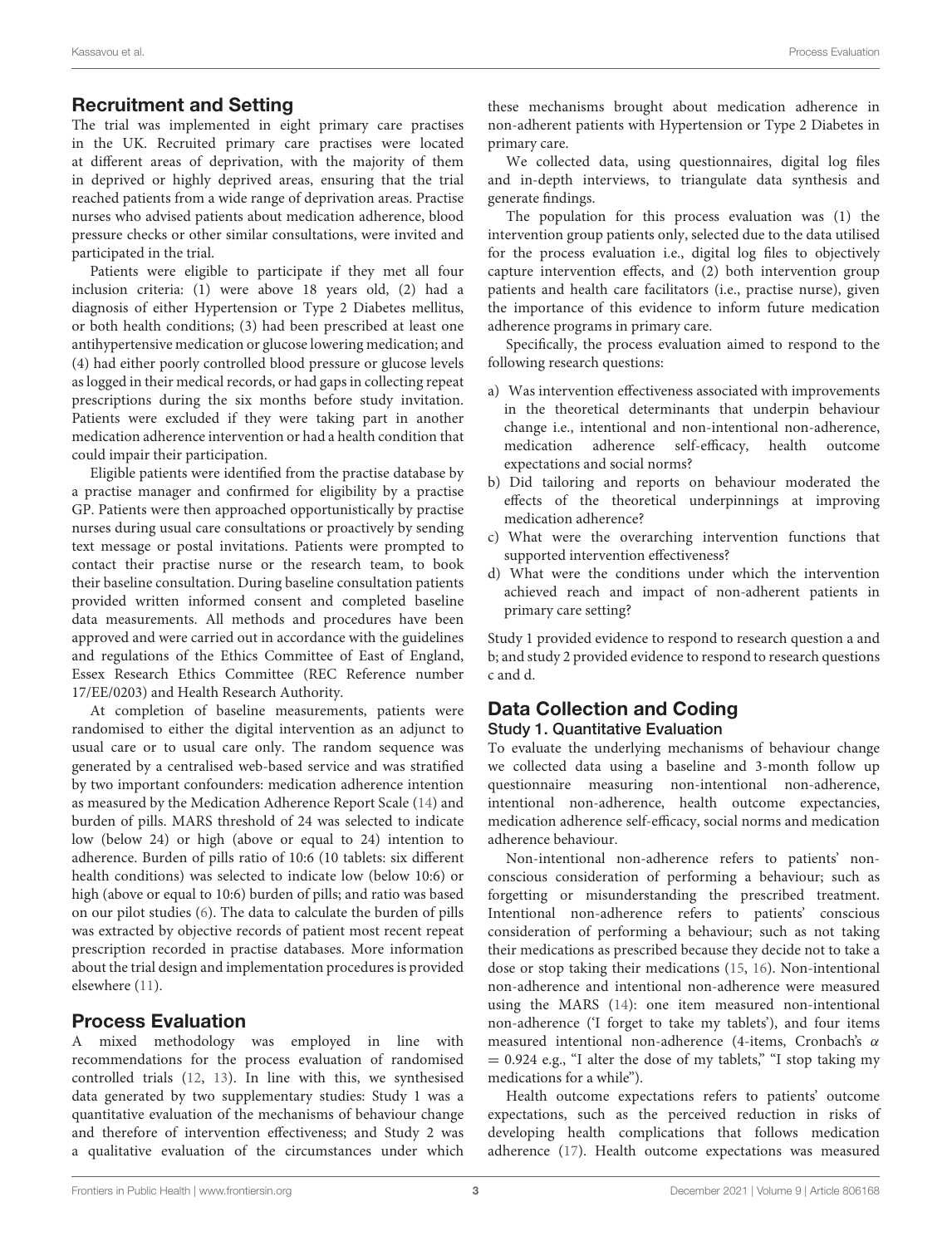by a single item ("If I were to take my meds as prescribed and without missing a day it would reduce my chances of developing complications from the health condition I've been diagnosed with").

Medication adherence self-efficacy refers to patients' perceptions about their ability to take all the doses of their prescribed medications as prescribed, as well as their optimistic beliefs about their ability to sustain their behaviour regardless the barriers specific to long-term medication adherence [\(17\)](#page-9-15). Such barrier may include the perceived burden of pills (e.g., perception about the number of pills and complexity of health condition) or the focus on the emotional state (e.g., emotional state as a primary drive of the behavioural performance). Medication adherence self-efficacy was measured by three single items; one item measuring generic medication adherence self-efficacy ("I am confident that I can take all my prescribed tablets without missing a day"), and two single items measuring self-efficacy to long-term adherence (ability to sustain adherent regardless the perceived burden of pills "I am confident that I can take all my medication as prescribed every day and without missing a day, even if I have other medications to take"; and ability to sustain adherent regardless the emotional state "I am confident that I can take all my medications as prescribed every day and without missing a day, even if I am stressed out"). The last two items were selected by the Medication Adherence Self Efficacy Scale questionnaire [\(18\)](#page-9-16), and the decision on selecting these two items was based on the results of our previous studies that have identified the barriers to medication adherence [\(6,](#page-9-5) [7\)](#page-9-17).

Social or subjective norms refer to perceptions about others' views about taking medication or others' adherence to medication (e.g., beliefs about others medication adherence behaviour) [\(16\)](#page-9-14). Social norms were measured by two items (Cronbach's  $\alpha = 0.800$  "most people who are important to me would approve of me taking all my prescribed tablets without missing a day," "if they were prescribed tablets, most people who are important to me would take all their prescribed tablets without missing a day").

Medication adherence was measured by one single item ("how many days in the past week have you taken all your prescribed tablets?").

To disentangle the intervention content that brought about change, we coded the data objectively captured by digital log files during the three months intervention based on the following operational definitions: we coded the variable "tailoring" when there was a confirmation of receipt of the tailored intervention advice. The median score for tailoring was used as a threshold to indicate low (below or equal to threshold) or high (above threshold) tailoring.

We coded the variable "report behaviour" when there was a "yes" or "no" response to intervention query messages to report medication taking. Report behaviour was coded as "high" when all responses confirmed medication taking, "medium" when at least half of the responses confirmed medication taking and "low" when less than half of the responses confirmed medication taking.

Tailoring and report on behaviour were conceptualised and coded as different variables, because tailoring required confirmation of the tailored intervention advice, whereas report on behaviour required confirmation of the behavioural performance [\(8\)](#page-9-7).

We have also coded "overall intervention usage," that is a combined score of the objectively measured intervention components received i.e., confirmation of receipt of the tailored intervention content, responses to intervention query messages, and interactions regarding the intervention delivery options (e.g., request to receive more or less messages)—to explore potential effects of the overall intervention usage on intervention effectiveness. Data that captured usage of the intervention regarding the study procedure (i.e., messages about completing study visits or procedures) were excluded.

Data captured at digital log files during the three months intervention were extracted and coded. Each patient's digital log files were coded separately. Data summarising tailoring, report on behaviour and overall intervention usage across all participants was then grouped into one coding and included in the analysis.

#### Study 2. Qualitative Evaluation

The qualitative evaluation explored two aspects of intervention impact; (a) the overarching intervention functions that supported intervention effectiveness; and (b) the conditions under which the intervention reached non-adherent patients with Hypertension or Type 2 Diabetes in primary care.

We conducted in-depth interviews with a subsample of the intervention group patients and all practise nurses or health care assistants who took part in the trial, to obtain multi-perspective views about the individual and context-specific elements of the intervention reach and effectiveness.

The patients semi-structured interview guide was developed by a researcher based on theory and aimed to explore views about the intervention content and prompt recommendations for improvement. Patients were asked their views about specific intervention messages, whether and how messages supported medication adherence and under what circumstances. When patients could not remember or elaborate about a specific intervention message, an example of a received message as recorded by digital log files was provided.

Each of the patient's interviews lasted from 90 to 180 min. Longer interviews with patients were required to establish rapport and overcome potential bias regarding the role of the interviewee and the interviewer. The first 13 interviews were conducted face-to-face at patient's home until main codes were created, the remaining seven interviews were conducted by phone to confirm or further explore the elicited codes.

The semi-structured interviews with practise nurses aimed to explore elements that impacted on intervention reach and obtain recommendation to improve intervention scalability in primary care. Practise nurses were asked about patients' characteristics for whom the intervention was acceptable and potentially effective, and the practise-level conditions that could facilitate intervention reach and scale up (for a copy of the interview guides, see **[Supplementary File](#page-8-0)**, interview schedule). Practise nurse interviews took place at the completion of patients' recruitment, were conducted face-to-face at the GP practises, and each interview lasted for an average of 45 min.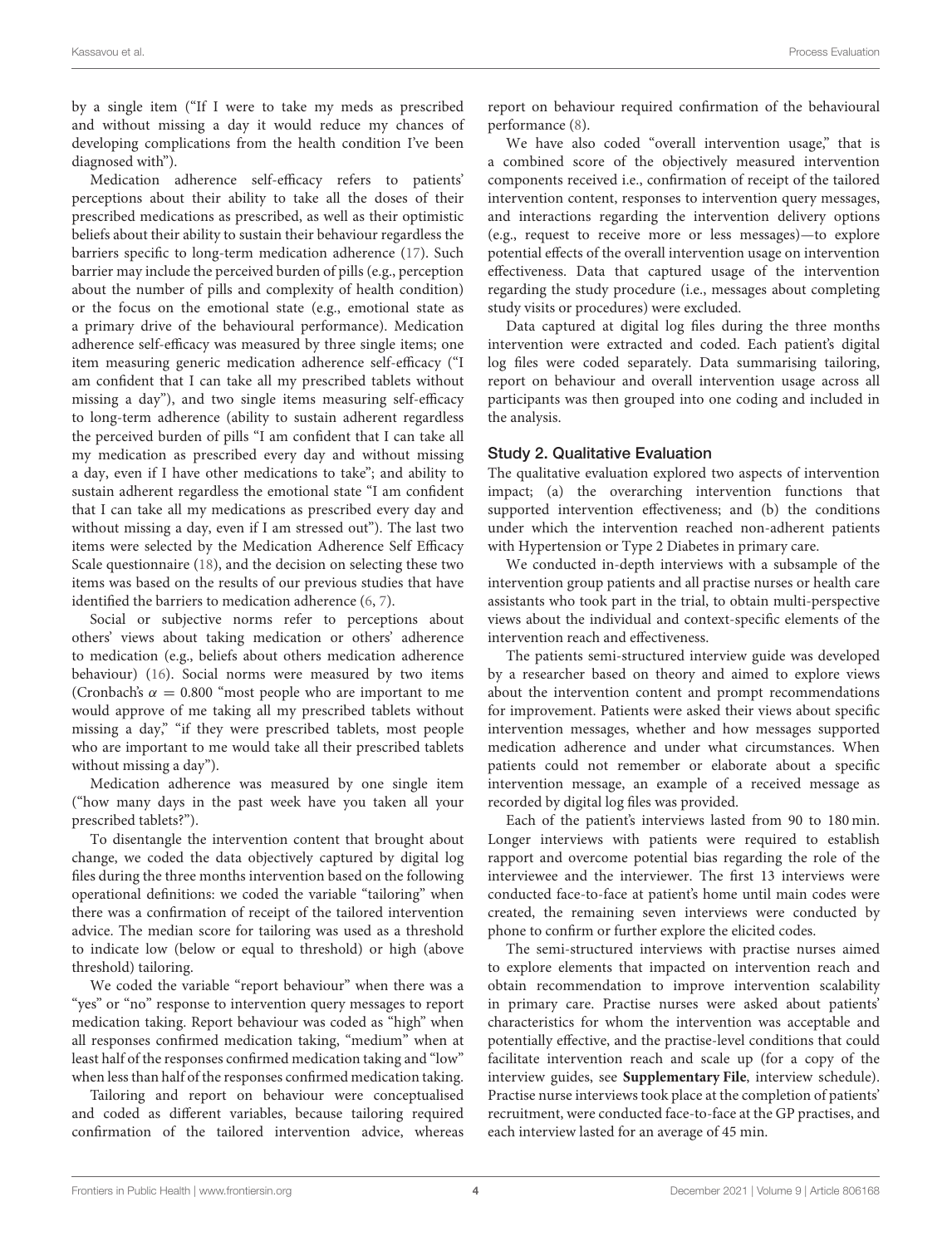Three members of the research team (AK, CAC and VM) conducted the interviews independently. AK conducted the interviews with practise nurses, AK and VM conducted the faceto-face interviews with patients, and CAC and VM conducted the telephone interviews with the patients. All interviews were audio-recorded and transcribed by an independent transcription service. Transcripts were double checked for accuracy against recordings by the researchers, and all personal identifiable data were removed before analysis. Field notes were collected during the face-to-face interviews to inform data analysis. One of the researcher's had experience in developing and evaluating medication adherence interventions, including process evaluation using quantitative and qualitative methods, and the two others had training on qualitative data collection and analysis. The researchers had no previous knowledge or relationship with the participants.

Questionnaires and interviews were completed by patients at the end of the 3-month intervention; from June 2018 to April 2019. Data were recorded at the digital log files during the 3-month intervention; from March 2018 until March 2019. Quantitative data coding and analysis was conducted during December 2019. Qualitative coding was conducted by two researchers, and analysis were conducted during September 2019. Data triangulation and mixed methods analysis was completed during January 2020. The trial was first registered at ISRCTN on 08/08/2017 and the reference number is 10668149.

#### Sample Size

#### Study 1

In total 77 patients were randomised and enrolled into the intervention group, and 57 of them provided complete data and included in the quantitative analysis.

#### Study 2

The selection of patients who were invited to take part at a post-trial in depth interview was informed by the coding of the digital log files: invited participants were selected based on level of intervention engagement (high engagement: daily use of the intervention for more than 11 days; or low engagement: ≤11 days) and basic demographics (e.g., age, gender, deprivation level) to ensure that a variety of views were explored. From those meeting the eligibility criteria, we randomly selected 25 and invited them to take part in the interview using phone calls. Five participants refused to participate, three because of time constraints and two because of lack of interest. In total 20 patients completed the end of intervention interview: 13 face-to-face and seven over the phone.

Eight practise nurses, one from each of the eight primary care practises, who either identified or invited patients during usual care consultations, were invited by phone and took part in the in-depth face to face interview.

#### Data Analysis

#### Study 1. Quantitative Evaluation

Principal component analysis suggested that multi-collinearity was not an issue for the variables. Histograms explored continuous variables' distribution, and the Levene test assessed the assumption of equality of variance. Regression analysis explored whether intervention effectiveness was associated with the underlying mechanisms of behaviour change. Multivariable regression analysis tested whether, and to what extent, intervention tailoring and report on behaviour modified the effects of the theoretical underpinnings at improving medication adherence. Data were inserted into the regression model, with medication adherence as a dependent variable and each of the theoretical determinants as an independent variable. Interactive effects were explored between the theoretical determinants with tailoring and report on behaviour. The variables measuring theoretical determinants were adjusted for baseline values. Analysis was conducted using SPSS v26.

#### Study 2. Qualitative Evaluation

Qualitative data were analysed thematically [\(19\)](#page-9-18) using NVivo. At the first stage of the qualitative analysis the researchers worked independently: they coded each transcript using an inductive approach and developed one mind map for each of the transcripts. During the second stage of the analysis, the researchers met and discussed each transcript and mind maps and merged themes and sub-themes into one mind map. At the third stage of analysis, the researchers met and merged all mind maps into a broader mind map describing the main themes and subthemes, using a deductive approach. Analysis was completed when data saturation was achieved. Any additional data generated by the inductive approach were treated as recommendations for improvements.

### RESULTS

The majority of patients were registered with primary care practises located at highly deprived areas and were above the age of 50 years. The 3-months follow up results on behavioural and clinical outcomes have been reported previously [\(11\)](#page-9-9). Medication adherence was significantly improved in the intervention group compared to control (improvement of 2 days,  $P = 0.04$ ; 6.85  $\pm$ 0.47 vs. 6.36  $\pm$  1.59). Similar direction of effects was observed for improvements at both the systolic blood pressure (reduction of 0.6 mmHg, 95%CI −7.423 to 6.301) and glucose levels (reduction of 4.53 mmol/l, 95% CI −13.099 to 4.710) favouring the intervention group.

#### Study 1. Quantitative Process Evaluation

At 3 months, improvements in medication adherence were positively and significantly associated with improvements in intentional non-adherence ( $b = 0.46$ ,  $P = 0.03$ ), non-intentional non-adherence ( $b = 0.77$ ,  $P = 0.00$ ) and medication adherence self-efficacy ( $b = 0.34$ ,  $P = 0.00$ ) within the intervention group. There was a trend towards positive associations between medication adherence and improvement on each of the health outcome expectations ( $b = 0.23$ ,  $P = 0.08$ ) and the two specific self-efficacy variables ( $b = 0.32$ ,  $P = 0.07$  for burden of pills;  $b = 0.14$ ,  $P = 0.24$  for emotional state), but these effects were not statistically significant. There were no effects of the social norms on intervention effectiveness (see **[Supplementary Table 2; Supplementary Figures 1–4](#page-8-0)**).

During the 3 months intervention, objective measures confirmed high intervention tailoring (73.4%, 42/57), which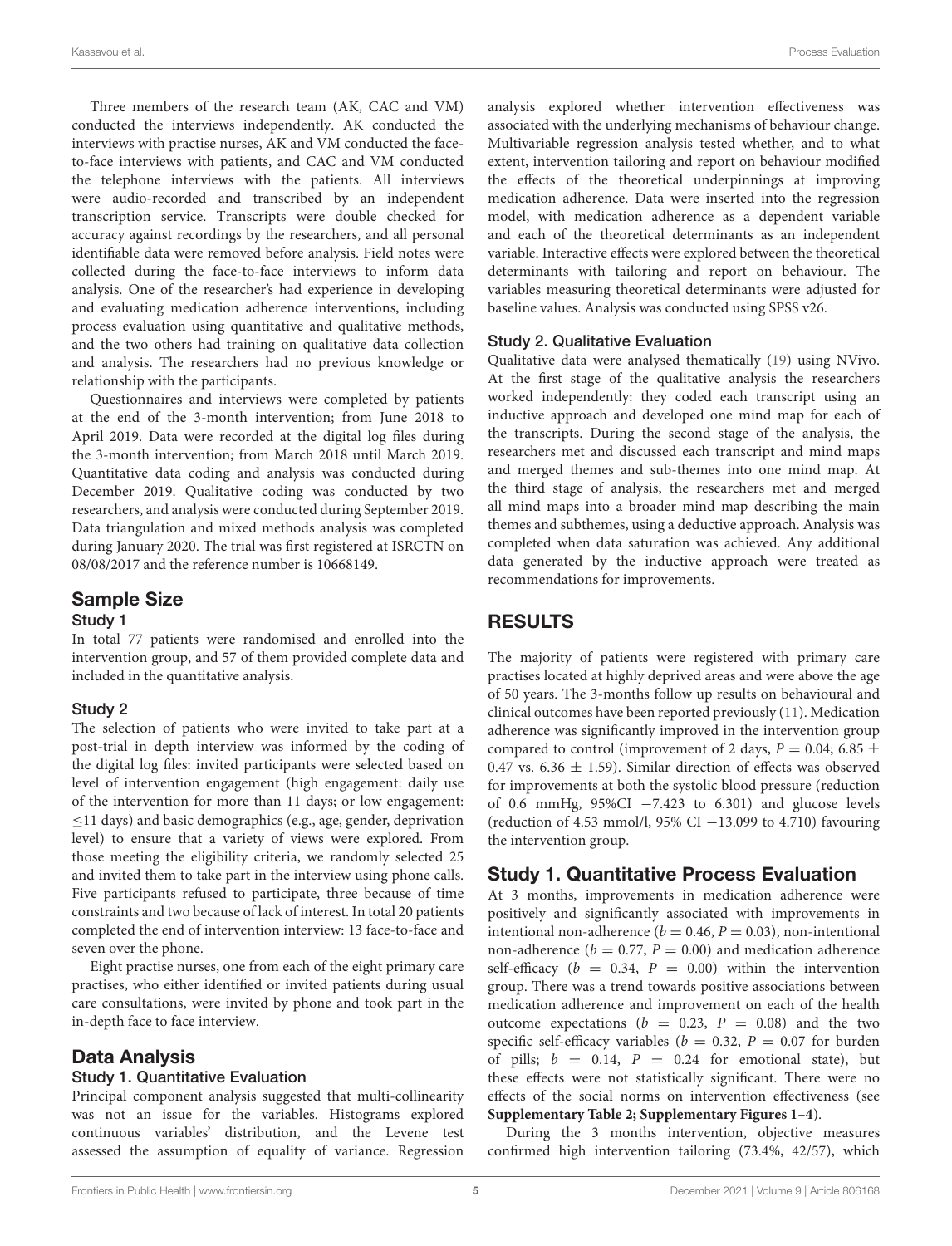was significantly associated with improvements in medication adherence ( $b = 1.02$ ,  $P = 0.01$ ). Reports on medication adherence was 26.8% low, 60.7% medium and 12.5% high, and it was positively and significantly associated ( $b = 1.32$ , P  $= 0.00$ ) with improvements in medication adherence within the intervention group (see **[Supplementary Figures 5, 6](#page-8-0)**). There were no effects of overall intervention usage at explaining intervention effectiveness.

Multilevel regression analysis suggested that intervention effectiveness was explained by positive changes in intentional non-adherence, non-intentional non-adherence and medication adherence self-efficacy ( $R^2 = 0.26$ ,  $SE = 0.98$ ,  $P = 0.00$ ), and this effect was heightened further when tailoring ( $R^2 = 0.32$ , SE = 0.95,  $P = 0.00$ ) and report medication adherence behaviour ( $R^2$  $= 0.59$ ,  $SE = 0.74$ ,  $P = 0.00$ ) was included in the regression model (see **[Table 1](#page-5-0)**).

### Study 2. Qualitative Process Evaluation

The qualitative analysis obtained subjective accounts about the overarching intervention functions and obtained recommendations to improve intervention effectiveness, reach and scale up in primary care.

Three overarching themes were identified: the intervention (a) facilitated motivation to medication adherence; (b) enabled medication adherence behaviour, and (c) prompted social integration. To improve intervention impact and scale up, participants recommended the integration of the behavioural intervention into usual care consultations to facilitate control over the long-term clinical indicators of the health condition.

#### Intervention Facilitated Sustained Motivation to Adherence

Patients reported that their motivation to take medication was embedded in improving their health condition and thus achieve health benefits, whereas barriers to adherence were mainly influenced by their everyday lifestyle; and that the intervention supported them to sustain adherent by reinforcing their motivation and by prompting them to specify and address the barriers to adherence (see **[Table 2](#page-6-0)**, quotes 1.1).

It was also reported that the intervention facilitated awareness of medication adherence and reduced the perceived complexity of the prescribed regimen i.e., burden of pills. This was particularly useful for those patients who at baseline reported that they took more tablets than those recorded at their medical records (see **[Table 2](#page-6-0)**, quotes 1.2). Furthermore, it was reported that the intervention supported daily adherence to medication and the acceptability of adherence to prescribed treatment in the long term (see **[Table 2](#page-6-0)**, quotes 1.3).

#### Intervention Facilitated Patients' Ability to Adherence

The intervention messages prompted participants to contextualise and adjust their medication taking behaviour to achieve adherence. It was reported that the intervention raised awareness about the circumstances under which the behaviour is performed and enable them to exercise control over and adhere to their prescribe regime (see **[Table 2](#page-6-0)**, quotes 2.1)

All patients reported that medication adherence is a dynamic process and affective attitudes about medication taking are influenced by side effects and vice versa (see **[Table 2](#page-6-0)**, quotes 2.2). Thus, it was recommended that the advice about medication adherence affective attitudes should be tailored to patients' emotional state, their available resources and facilitate access to additional support when required.

Some patients reported that the intervention facilitated affective attitudes about medication taking when their emotional state might counter behavioural performance (see **[Table 2](#page-6-0)**, quotes 2.3). They suggested that the messages to address medication adherence affective attitudes should be linked to behavioural performance and not to generic emotional state; primarily because their affective attitudes are informed by the behaviour (see **[Table 2](#page-6-0)**, quotes 2.4)

Many patients reported that the tailored intervention content enhanced the acceptability of the advice provided, increased relevance and enabled medication adherence (see **[Table 2](#page-6-0)**, quote 2.5). Patients recommended to integrate feedback on behavioural performance to further enable sustained medication adherence (see **[Table 2](#page-6-0)**, quote 2.6).

#### Intervention Prompted Integration of Medication Adherence in the Social Context

The intervention messages prompted integration of medication adherent behaviour in the social context (see **[Table 2](#page-6-0)**, quotes 3.1), especially for those patients who reported favourable social norms about medication adherence. Patients with favourable social norms but lack of social support reported that the tailored messages provided them with emotional support and prompted generic social integration (see **[Table 2](#page-6-0)**, quotes 3.2). These patients also reported higher levels of satisfaction with their health care provider and GP practise (see **[Table 2](#page-6-0)**, quote 3.3).

<span id="page-5-0"></span>

| <b>TABLE 1</b>   Model summary. |                   |          |                          |           |          |               |
|---------------------------------|-------------------|----------|--------------------------|-----------|----------|---------------|
| Model                           | R                 | R square | <b>Adjusted R Square</b> | <b>SE</b> | F change | Sig. F Change |
|                                 | 0.51 <sup>a</sup> | 0.26     | 0.21                     | 0.98      | 6.00     | 0.00          |
| 2                               | 0.56 <sup>b</sup> | 0.32     | 0.26                     | 0.95      | 6.11     | 0.00          |
| 3                               | 0.77c             | 0.59     | 0.55                     | 0.74      | 14.59    | 0.00          |

*<sup>a</sup>Predictors: intentional non-adherence, non-intentional non-adherence, medication adherence self-efficacy.*

*<sup>b</sup>Predictors: intentional non-adherence, non-intentional non-adherence, medication adherence self-efficacy, tailoring.*

*<sup>c</sup>Predictors: intentional non-adherence, non-intentional non-adherence, medication adherence self-efficacy, tailoring, report behaviour.*

*Variables intentional non-adherence, non-intentional non-adherence and medication adherence self-efficacy are adjusted for baseline values.*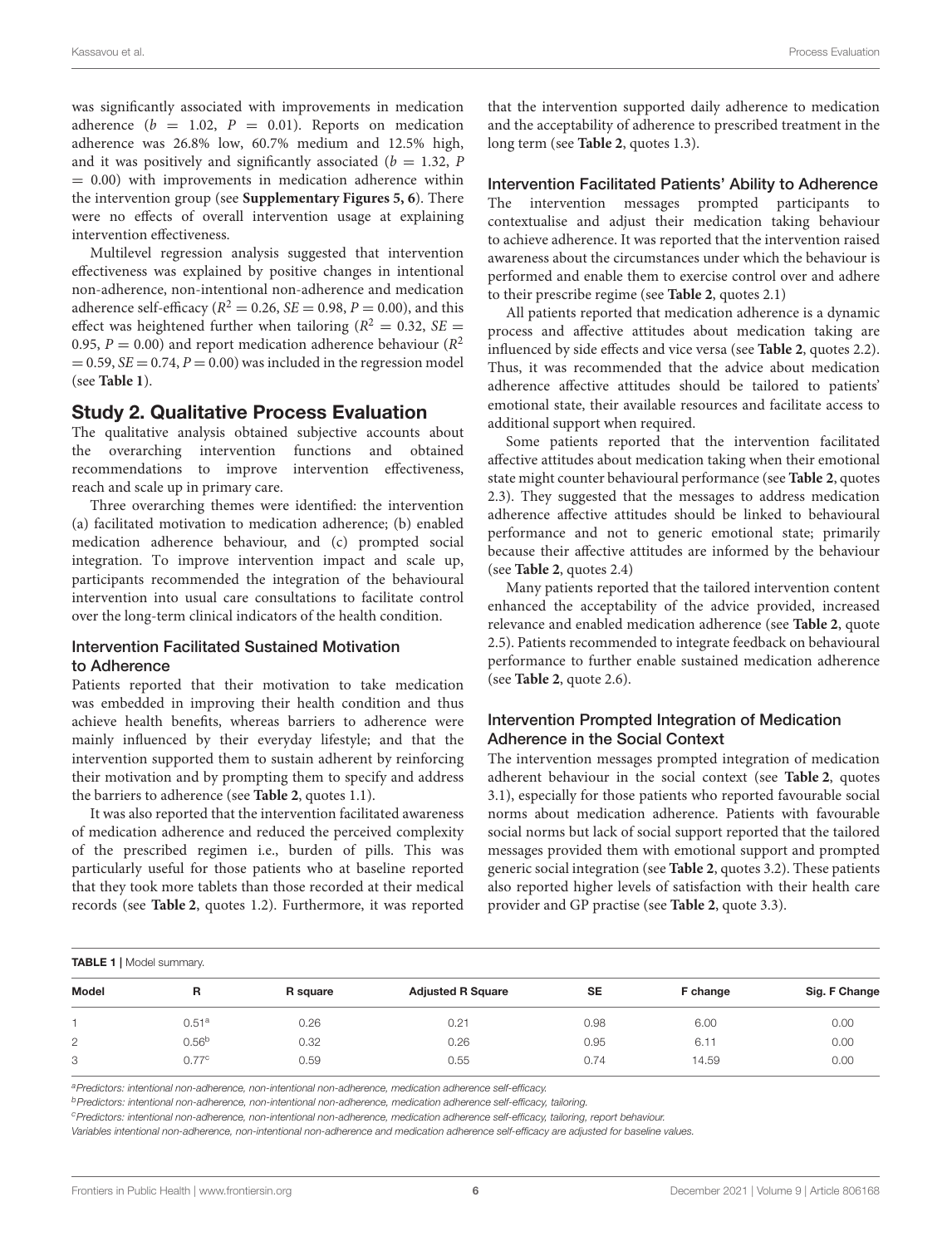#### <span id="page-6-0"></span>TABLE 2 | Qualitative data.

#### Quotes per theme

#### 1 Intervention facilitated motivation to adherence

- 1.1. "(I do not take my tablets) in the morning, if I break the routine, and start doing something else, when I don't follow my routine" patient 10042 "it (the intervention) emphasised … the importance of you not forgetting to take medication and the effect that it could have if you didn't take it. So, I think it was quite useful … they weren't very detailed message so, it was quite short message, about taking your pills …it gave you a bit of a jolt, so you did not become complacent about what it is, and stress I should be taking it" patient 50012 "I felt mainly motivation from it" patient 30006 "That me saying yes, my name is John you know, and then they gave me a good, nice message, and it was always relevant" patient 20031
- 1.2 "And make sure you take them exactly at the same time all the time cos I used to vary my times in taking the tablets... a few minutes it does not matter either way, but if, you know, you don't get the text you might not take them, you might forget all about them" patient 10003 "I suppose it made sure that I took my tablets, which I normally do anyway, but it made me take them at a more specific time" patient 50012 "Okay, well, for me it (the intervention) was positive, it definitely helped me get into the habit more of my medication because I don't really have a routine, so because of that, I'm here, there, everywhere doing things, cos I don't, cos I don't have a routine" patient 10042 "since the phone calls, I do not know whether it's subconscious and "make sure you take them exactly the same time, all the time" patient 10038
- 1.3 "Yeah … this is, erm, what the tablets are gonna do for you in a positive manner going forwards, you know, maybe not, not tomorrow or next week, but this time next year" patient 10042 "but if you get a reminder it makes you think perhaps it is important (to take your medications)... so I think, when somebody's prescribed a new medication,

send them message for couple of months, two or three months, to establish a pattern" 50013

#### 2 Intervention facilitated patients' sustained ability to adherence

- 2.1. "Maybe I should have had it at 09:00, maybe that's when I should have asked for the reminder" patient 50013
	- "it's, you know, it's just sort of being at right place, right time, no interruptions" patient 50012

"it makes you more of your condition and how it should be... it just wanted to be certain people were actually getting the responsibility to it" patient 50012 "Maybe at the midpoint (of the intervention), because people might not know what their triggers are early on … just have a quick review what's working best and then perhaps tailor things slightly more to that person once they've had the experience of the service that comes through … after a months or two months … there is the opportunity to tailor it to that person" 30006

"well basically just made me think about it and think how I could actually work to control it in a particular way … I've forgotten, and you know, I sort of tried to take on board what the whole system was and try to help myself in the process" patient 10043

- 2.2. "mind you, medications don't always make you feel better, do they? … you ask people what they thought, and you get a blatant truth about how they thought and felt, and I said, oh … so, you've got to be careful what you ask" patient 50012
- 2.3. "I think it is important that people know that if they feel that it's not beneficial or it's making them feel ill that they should go back to their GP and chat to them about it" patient 10042

"it made clear that, if I am feeling good it's because I' m doing that (taking my medications)" patient 20031

- 2.4. "I would basically recommend more messages about the behaviour and taking or not taking tablets rather than how you feel about taking or not taking tablets?" patient 50012
- 2.5. "It was a random selection of what the message was going to be, you know, it just felt a bit more personal … I could relate to that, just because the messages were different, it was varied, and you felt it … there was somebody there talking, and you know, it was more geared to you and your medication … that is something that will set you on the path to take your medication as prescribed" patient 50012
- 2.6 "On a personal level, ask people "did you take your medication?" and then send a text message saying "according to you, you took 85% of your medication this month, that' good, but you can improve" … and that'll just help people think "oh blimey, is that all I've done?"...just make people aware of how well they really are doing" patient 20031

#### 3 Intervention prompted integration of medication adherence in the social context

3.1. "I've told my grandchildren and let them listen to the messages … and they were copying it... but everyone knows that (I am taking medications), you know, and will say to me, "have you taken your tablets?", especially if we're out for lunchtime ... and my husband at 09:00 he is saying 'go and take your tablets', I say "I'll go in half an hour," and he is like "no, you'd better take them now" … and my daughter said to me the other say "who are you taking to" and I said "Its MAPS calling about my pill reminder" and she is "oh yeah, that's okay" patient 50012

"I liked the message to remind you to ask your husband or a friend to remind you, that was good … I have not really thought about this, because it is a private thing, isn't it" patient 50013

- 3.2. "it's (the intervention) speaking to you basically instead of just a sentence coming up on your mobile phone... I think a lot of people, if they live on their own and they are a bit lonely or whatever, it's a voice at the other end of the phone" patient 10038 "I suppose the voice messages had more of an impact because you had to take note of them more and listen and it made you think a bit more than the text messages, because they were just simple" patient 20052
- 3.3. "It is like someone is paying notice on how you are, and how are you doing with (taking) your medication in everyday life" patient 20031 "I think they like the idea that it is offered by a practise nurse…they feel this extra support" practise nurse 10025
- 3.4. "you have less chance especially in a big family of them (the intervention messages) going to the right person, so, it does help just sort of like do it on their own personal mobile phone... there was no privacy attached to the intervention messages, and taking medication is a private thing" patient 10036
- 3.5. "Because people say "oh waste of money, do not take them, they're not gonna do any good. I've taken them for so long, they haven't done me any good" … then I thought I am not gonna take notice of anybody else, I'm going to start doing this (taking my tablets) on a regular basis... it's important that you take these things because you've got to look after your health" patient 10045

*(Continued)*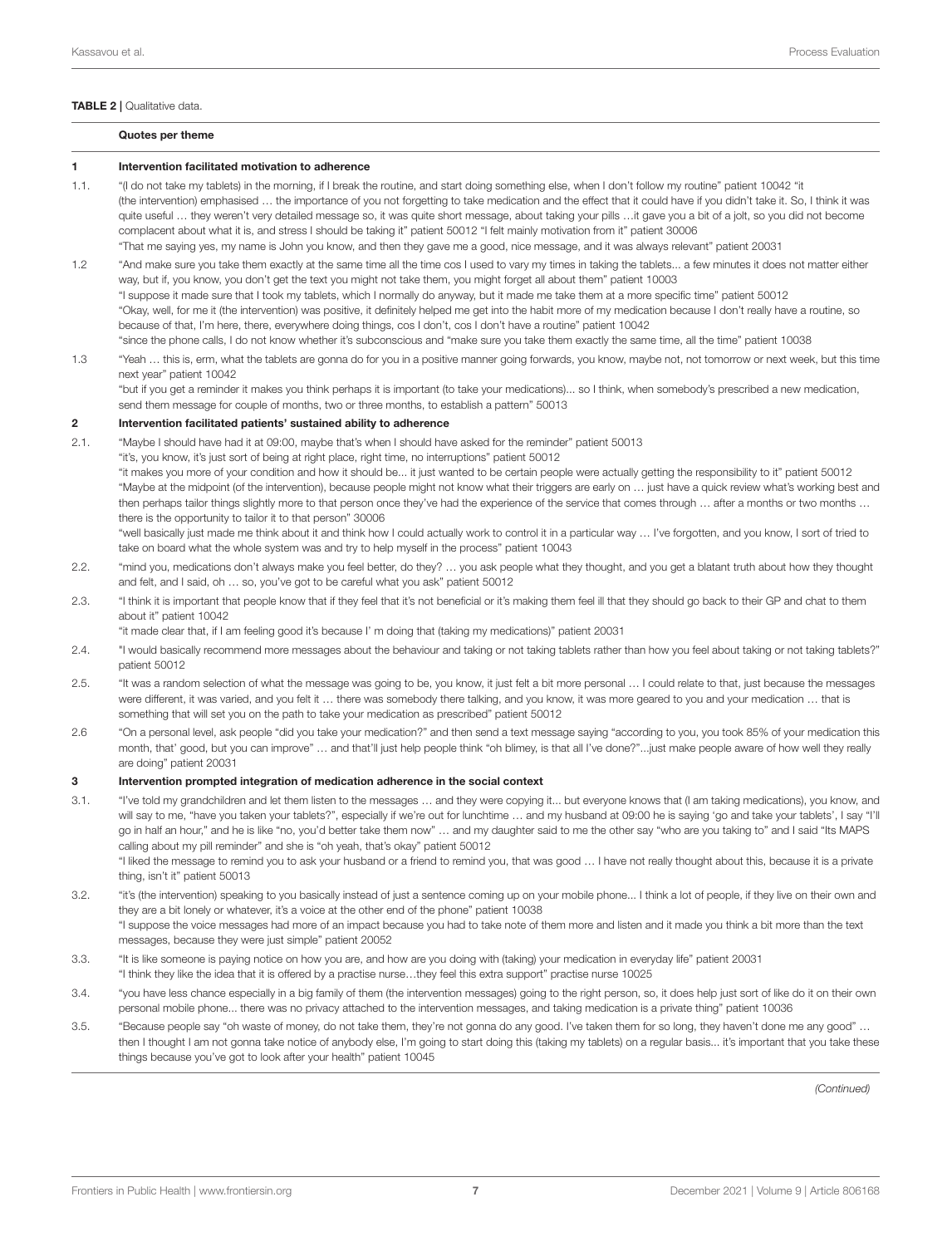#### TABLE 2 | Continued

|      | Quotes per theme                                                                                                                                                                                                                                                                                                                                                                                                                                                                                                                                                                                                                                                                                                                                                                                                                                                                                                                                 |
|------|--------------------------------------------------------------------------------------------------------------------------------------------------------------------------------------------------------------------------------------------------------------------------------------------------------------------------------------------------------------------------------------------------------------------------------------------------------------------------------------------------------------------------------------------------------------------------------------------------------------------------------------------------------------------------------------------------------------------------------------------------------------------------------------------------------------------------------------------------------------------------------------------------------------------------------------------------|
| 4    | Recommendations to improve intervention efficacy, as well as reach and scale up in primary care                                                                                                                                                                                                                                                                                                                                                                                                                                                                                                                                                                                                                                                                                                                                                                                                                                                  |
| 4.1. | "it is challenging to recruit patients who do not even attend their practise appointments, am not sure how you could convince these people, we tried several<br>times but with no response" practise nurse 10030                                                                                                                                                                                                                                                                                                                                                                                                                                                                                                                                                                                                                                                                                                                                 |
|      | "[when we followed up the invitation to the study] they did not feel there was a problem and that was, that was the, the answer mainly we got back from them,<br>"no there's no problem, I'm taking the medication and I do not forget" so even though their clinical signs were that their blood pressure was out of control or<br>their blood sugars were raised, they said they took their medication" practise nurse 10025 "with the searches you can see when they last had one (prescription).<br>it is recorded, but there is a small core of participants that will deny that there is a problem whatever you put in front of them" practise nurse 10026 "some of<br>these, they do not want to take the amount of tablets, they want to take less" practise nurse 10032 "If the practise feels there was a problem with adherence,<br>so we should refer patients to additional support to help solve the problem" practise nurse 10031 |
| 4.2. | "identify them when we see their blood results, perhaps on their annual review  and ask them if they would like to take up this service and probably do not<br>ask them if they take their tablets, when we asked them, they always say "yes" practise nurse 10026<br>"there are some people who need evidence that this service will work for them" practise nurse 10032                                                                                                                                                                                                                                                                                                                                                                                                                                                                                                                                                                        |
| 4.3. | "in theory there should be enough time for a very brief intervention within the consultation, but sometimes we get extra patients added in so then you've got to,                                                                                                                                                                                                                                                                                                                                                                                                                                                                                                                                                                                                                                                                                                                                                                                |

- 4.3. "in theory there should be enough time for a very brief intervention within the consultation, but sometimes we get extra patients added in so then you've got to, you know, if you get emergency patients coming in or whatever, then you do not even get your 20 min so then it would be very difficult" practise nurse 10027 "Perhaps a small appointment time which is taken up by the whole of the review" practise nurse 10029 "I think they would participate in the intervention, as long as this it is a shorter questionnaire and it [the intervention] is recommended by their practise nurse…a very brief introduction about the clinical signs and response to adherence and then the text message" practise nurse 10026
- 4.4. "probably if there was a mechanism for the patient to report back to their health care provider about their health and well-being" practise nurse 10028

However, patients with unfavourable social norms about taking medications reported concerns with receiving support for medication adherence (see **[Table 2](#page-6-0)**, quote 3.4). Nevertheless, some patients reported that the intervention supported medication taking even when social norms or practical social support was not in favour of medication adherence (see **[Table 2](#page-6-0)**, quote 3.5.).

### Recommendations to Improve Intervention Reach and Scale Up

Practitioners reported limited ability to address medication nonadherence, highlighted the challenge to engage non-adherent patients on shared decision making about taking and adhering to their prescribed treatment; and they recognised the need to signpost patients to additional behavioural support (see **[Table 2](#page-6-0)**, quote 4.1). To increase scale up, practitioners recommended to integrate brief risk behavioural appraisal into blood pressure checks and diabetes reviews (see **[Table 2](#page-6-0)**, quote 4.2) and recommended effective ways and methods to signpost patients to additional digitally delivered behavioural support (see **[Table 2](#page-6-0)**, quote 4.3), that could be more feasible within the time constrains of primary care consultations and could increase intervention impact and scale up (see **[Table 2](#page-6-0)**, quote 4.4).

# **DISCUSSION**

# Principal Findings

This post-trial study evaluated the process by which the MAPS intervention improved medication adherence in non-adherent patients with Hypertension or Type 2 Diabetes in primary care. It was found that the intervention improved medication adherence by modifying the underlying theoretical determinants of intentional non-adherence, non-intentional non-adherence and medication adherence self-efficacy (these explained 26% of intervention effectiveness). Intervention tailored advice and reporting on behaviour captured objectively by digital log files significantly amplified these effects by twofold (heightened explanation of intervention effectiveness at 59%).

Qualitative data supported that the intervention increased motivation to adherence, enable patients to sustain adherent and prompted integration of medication adherence behaviour into social context. To improve intervention reach and scale up, the intervention could provide very brief behavioural risk appraisal during usual care clinical consultations and signpost patients to an ongoing digitally delivered behavioural support.

### Strengths and Limitations

The results of this research were based on data obtained by the intervention group of patients taking part in a pragmatic randomised controlled trial implemented in primary care setting. To our knowledge, this is the first process evaluation of a medication adherence digital intervention in the primary care. This study elucidated the mechanism by which the intervention brought about behaviour change in non-adherent patients and provided the evidence-base of effective medication adherence interventions in primary care.

A strength of this research is the measurement of intervention content captured objectively by digital log files, which provided objective data about patients' engagement with the tailored intervention content. The research has also obtained data from multiple perspectives and facilitated data triangulation. Another strength of this research is its mixed methodology approach. This process evaluation synthesised both quantitative and qualitative evidence to provide comprehensive responses to our research questions.

A limitation of this research is the lack of evaluation of the underpinnings of health behaviour change against the control group of the trial. However, between group comparisons were not possible due to the primary aim of this study and the data required to respond to the research questions. The evidence of this research is based on a subsample of patients, and the results should be treated with caution when interpreted to larger population. Although the sampling was stratified and controlled for important confounders, quantitative process evaluation might require data from larger samples to provide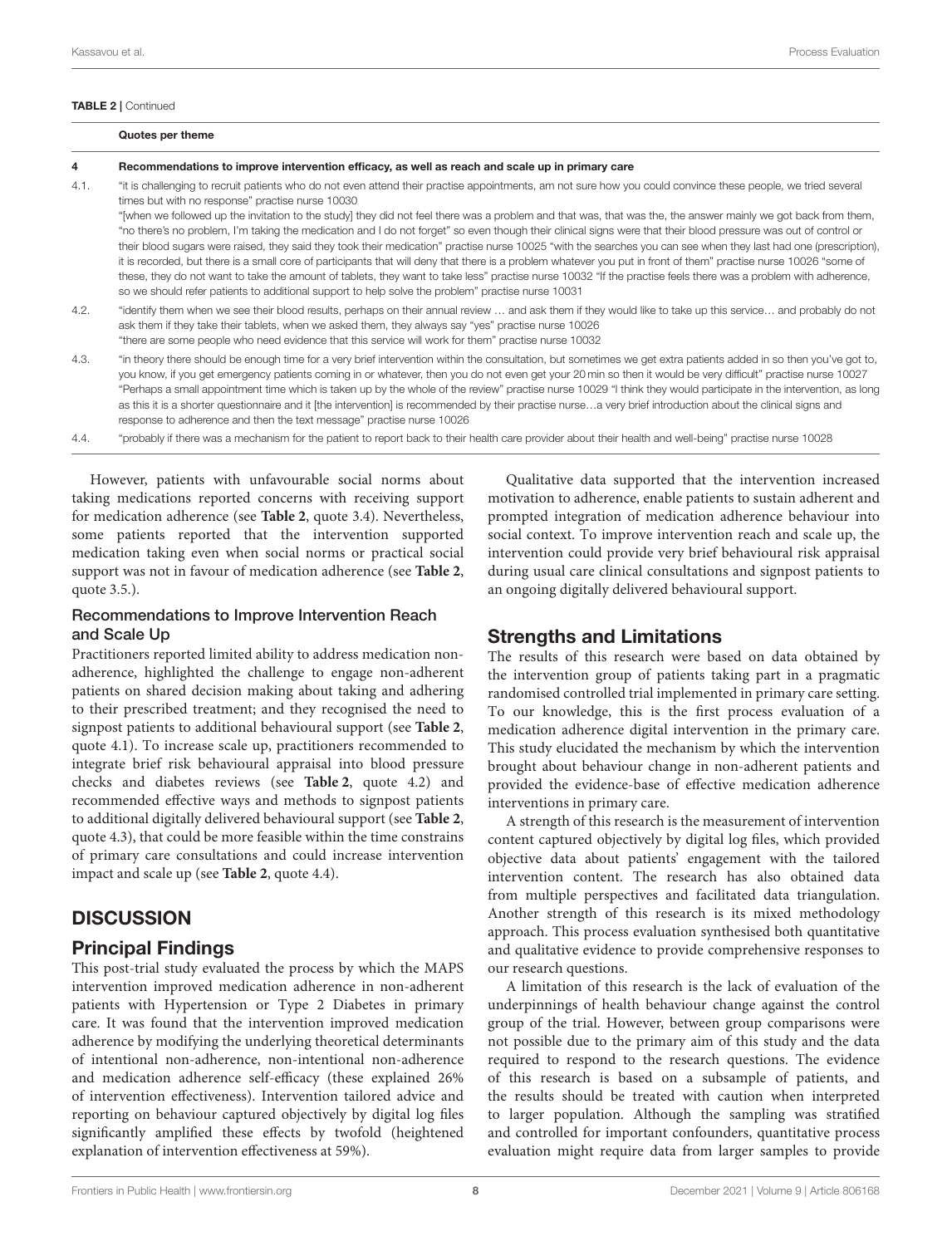the necessary power to detect the impact of digital interventions on modifying the determinants of medication adherence and on subsequently improving adherence.

This research study did not control for the effect of other potentially important cofounders on the intervention effectiveness, like the effect of the health care provider or patient demographics (e.g., gender, age, ethnicity). Future research could explore the effect of these cofounders on intervention effectiveness, to increase knowledge about the scalability of the intervention to non-adherent patients.

### Implications to Improve Intervention Effectiveness and Impact

This research provided evidence about the process by which a behavioural intervention improved medication adherence. It was found that the intervention effectiveness was supported by improvements in non-intentional non-adherence, intentional non-adherence and medication adherence self-efficacy. This finding suggests that intention to adherence and positive appraisals about the capability to medication adherence are important mechanisms of effective interventions. Furthermore, this study found that the intervention tailored advice and reports on behaviour heightened this effect twofold at improving medication adherence. Positive improvements were observed for the perceived reduction in risks of developing health complications that follows medication adherence and beliefs about ability to adherence regardless the perceived burden of pills, suggesting that these could potentially be effective mechanisms of medication adherence.

Future research could usefully investigate the effects of these mechanisms using larger sample size and against the control group to provide rigorous evidence about the mechanisms of medication adherence. A combination of highly tailored and interactive digital intervention with very brief health care provider behavioural advice about medication adherence could act synergistically to strengthen the impact of the intervention in the primary care.

### Implications for Policy and Practise

Participants actively engaged with the tailored intervention daily for an average of 11 min, during the intervention (duration of daily messages was ∼1 min). Considering the challenges to engage non-adherent patients with usual care advice [\(20\)](#page-9-19), and the limited time of the health care professionals to provide ongoing support, this engagement score suggests that this digital intervention is feasible and could provide brief, effective and realtime support to improve medication adherence in non-adherent patients. It also suggests that this digital intervention could be a cost-effective solution for the provision of health care services.

### **CONCLUSION**

To our knowledge this is the first research that has evaluated the mechanisms by which an interactive text and voice message intervention has supported medication adherence within non-adherent patients in the intervention group of a randomised controlled trial in primary care. It was found that tailored intervention content and reports on behavioural performance doubled the effect of intentional non-adherence, non-intentional non-adherence, and adherence self-efficacy in explaining improvements in medication adherence. Patients reported motivation and ability to be important intervention effects in improving medication adherence behaviour. Practise nurses recommended very brief medication adherence risk appraisals followed by signposting to additional digitally delivered behavioural intervention to support non-adherent patients as part of the time constrained usual care consultations. Future research could usefully investigate and evaluate the effects of active and objectively captured intervention content at modifying the mechanisms of behaviour change and at improving medication adherence and clinical outcomes using rigorous designs.

# DATA AVAILABILITY STATEMENT

The raw data supporting the conclusions of this article will be made available by the authors, without undue reservation.

# ETHICS STATEMENT

All methods and procedures have been approved and were carried out in accordance with the guidelines and regulations of the Ethics Committee of East of England, Essex Research Ethics Committee (REC Reference number 17/EE/0203) and Health Research Authority. The patients/participants provided their written informed consent to participate in this study.

# AUTHOR CONTRIBUTIONS

AK and SS have developed the intervention and designed this study. CC and VM assisted with patients' invitation to the telephone interviews, qualitative data collection, and data coding, supervised by AK. JB and SE developed the digital platform to facilitate the delivery of the tailored behavioural intervention and to capture data about patients' intervention usage at digital log files. AK conducted the analyses and drafted this publication, with comments and advice by SS. All authors have read and approved this manuscript for publication.

# FUNDING

This paper presents independent research funded by the National Institute for Health Research (NIHR) under the Research for Patient Benefit program [grant number PB-PG-0215-36032].

# ACKNOWLEDGMENTS

The authors would like to thank all research participants for taking part in this study.

# SUPPLEMENTARY MATERIAL

<span id="page-8-0"></span>The Supplementary Material for this article can be found [online at: https://www.frontiersin.org/articles/10.3389/fpubh.](https://www.frontiersin.org/articles/10.3389/fpubh.2021.806168/full#supplementary-material) 2021.806168/full#supplementary-material